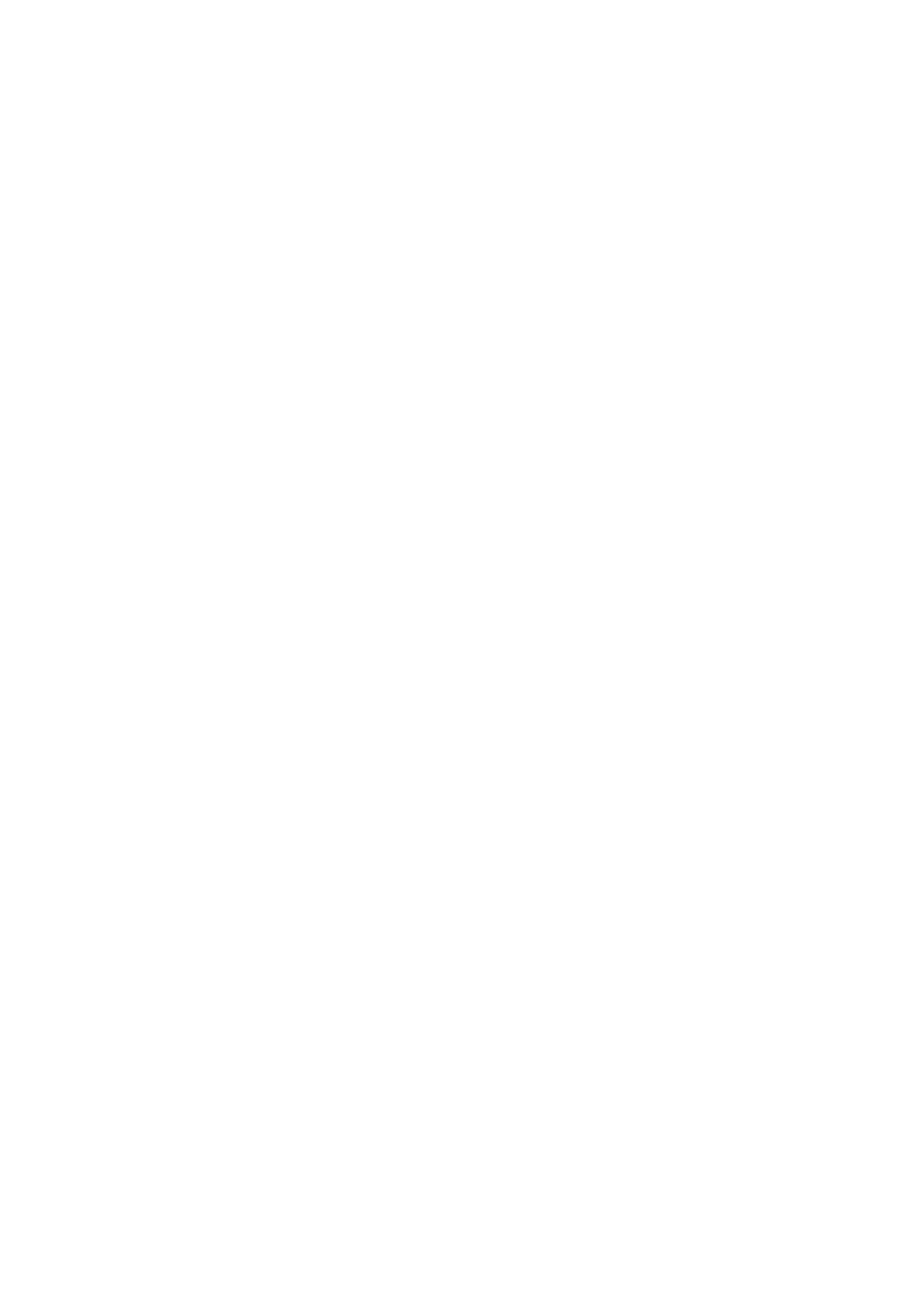## PROTECTA® FR IPT TECHNICAL DATA SHEET

# Protecta

#### Fire classification AS1530.4-2014

Protecta FR IPT maintains integrity of a joint in a fire situation for up to 4 hours as long as the surrounding construction remains intact. L nternational Ltd eport 14 45 - 4 ar 01

Both the sealant and the backing material must be applied to a minimum depth to achieve the stated fire resistance. The type of backing material must be as specified.

| <b>Joint WSH</b><br><b>Vertical or Horizontal</b>                                                      | <b>Min seal depth and</b><br>backing material                                                            | <b>Classification</b>                     |  |  |  |
|--------------------------------------------------------------------------------------------------------|----------------------------------------------------------------------------------------------------------|-------------------------------------------|--|--|--|
| PLASTERBOARD WALL6RLWZGWKSWRPP                                                                         |                                                                                                          |                                           |  |  |  |
| 2SMRLW or deflection<br>head, any single layer<br>(inc 10mm) or double<br>layer system                 | 9mm deep<br>F to both sides<br>backed with 20mm stone wool<br>insulation or head or base<br>track/stud   | FRR of the<br>wall up to<br>FRR -/90/90   |  |  |  |
| int or deflection<br>n<br>head, any system with<br>board greater than<br>12 5mm thick                  | 1.5mm deep PT to both sides<br>backed with 1 .5mm stone<br>wool insulation or head or base<br>track/stud | FRR of the<br>wall up to<br>FRR -/120/120 |  |  |  |
| pen joint, any system<br>with board greater<br>than 15mm thick                                         | 1 mm dee<br>to both ide<br>backed with PE rod                                                            | FRR of the<br>wall up to<br>FRR -/120/90  |  |  |  |
| en oint, any system<br>with board greater<br>than 20mm thick                                           | 20mm dee F to both sides<br>backed with PE rod                                                           | FRR of the<br>wall up to<br>FRR -/120/120 |  |  |  |
| Open joint, any system<br>with board greater<br>than 30mm thick                                        | '\$a a Xeed AS: to Vot \ giXeg<br>Vac eX with cardboard                                                  | FRR of the<br>wall up to<br>FRR -/120/120 |  |  |  |
| <b>RIGID \$6RLWEGWKSWRPP</b>                                                                           |                                                                                                          |                                           |  |  |  |
| Open joint or deflection<br>head, wall at least<br>90mm thick                                          | F to both sides<br>9mm deep<br>backed with 20mm stone wool<br>insulation                                 | FRR of the<br>wall up to<br>FRR -/60/60   |  |  |  |
| pen oint or deflection<br>head, wall at least<br>100mm thick                                           | F to both sides<br>9mm deep<br>backed with 20mm stone wool<br>insulation                                 | FRR of the<br>wall up to<br>FRR -/90/90   |  |  |  |
| Open joint or deflection<br>head, wall at least<br>100mm thick                                         | 20mm dee F to both sides<br>backed with PE rod                                                           | FRR of the<br>wall up to<br>FRR -/120/120 |  |  |  |
| RIGID FLOORS, Joint width up to 100mm                                                                  |                                                                                                          |                                           |  |  |  |
| Control joint or joint<br>25mm deep ASF to the top<br>between floor and<br>face backed with 25mm stone |                                                                                                          | FRR -/90/90<br>min 64mm                   |  |  |  |
| concrete wall                                                                                          | wool insulation                                                                                          | FRR -/120/120<br>min 150mm                |  |  |  |

u orting construction

Plasterboard walls may be single or double layer provided the overall thickness of the plasterboard is at least as great as the sealant depth (for adhesion).

Thinner wall constructions of lesser rating are permitted provided the seal depth is not reduced (air cavity may be reduced).

Cavity does not have to be insulated. Studs may be steel or timber.

Rigid walls and floors must comprise concrete, aerated concrete or masonry, with a minimum density of 650 kg/cm.

Usage for a standard 300ml cartridge.

| <b>Joint</b><br><b>size</b><br>(mm)            | 6x6 | 9x6 | 12x6 | 25x10 | 17x7<br>fillet | 10x10<br>fillet |
|------------------------------------------------|-----|-----|------|-------|----------------|-----------------|
| <b>ILinear</b><br>metres $/$ 8.63<br>cartridge |     | 5.5 | 4.1  | 1.2   | 12.0           | 6.0             |

#### Sound insulation

| <b>Description</b>            | Sound rating |
|-------------------------------|--------------|
| Single sided seal ≥12mm depth | 62 dB RW     |
| Double sided seal ≥12mm depth | 62 dB RW     |

Protecta FR IPT tested at BM Trada (UKAS accredited); according to EN ISO 10140-2:2010.

### Emission data (indoor air quality)

| Compound              | <b>Emission rate</b>    | <b>Emission rate</b>    |
|-----------------------|-------------------------|-------------------------|
|                       | after 3 days            | after 4 weeks           |
| <b>TVOC</b>           | $7.7 \mu g/m^3$         | $<$ 5 µg/m <sup>3</sup> |
| <b>TSVOC</b>          | n.d.                    | n.d. $(< 5 \mu g/m^3)$  |
| VOC w/o NIK           | n.d.                    | n.d. $(< 5 \mu g/m^3)$  |
| R Value               | < 1                     | < 1                     |
| Formaldehyde          | $<$ 3 µg/m <sup>3</sup> | $<$ 3 µg/m <sup>3</sup> |
| Acetaldehyde          | $<$ 3 µg/m <sup>3</sup> | $<$ 3 µg/m <sup>3</sup> |
| Sum for+ace           | $< 0,002$ ppm           |                         |
| Carcinogenic          | n.d. $(< 1 \mu g/m^3)$  | n.d. $(< 1 \mu g/m^3)$  |
| $n.d. = not detected$ |                         |                         |

IPT complies with the requirements of GEV and the results correspond to the EMICODE emission class EC 1<sup>PLUS</sup> which is the best possible environmental and indoor hygiene health protection mark.

IPT is the only technology available with no dangerous emissions during usage and curing.

Tested by Eurofins Product Testing, report number G17798A.

Teet to

As a part of our policy of on-going product development and testing, we reserve the right to modify, and a part of our galacter or change product specifications without giving notice. All information contained in this doc